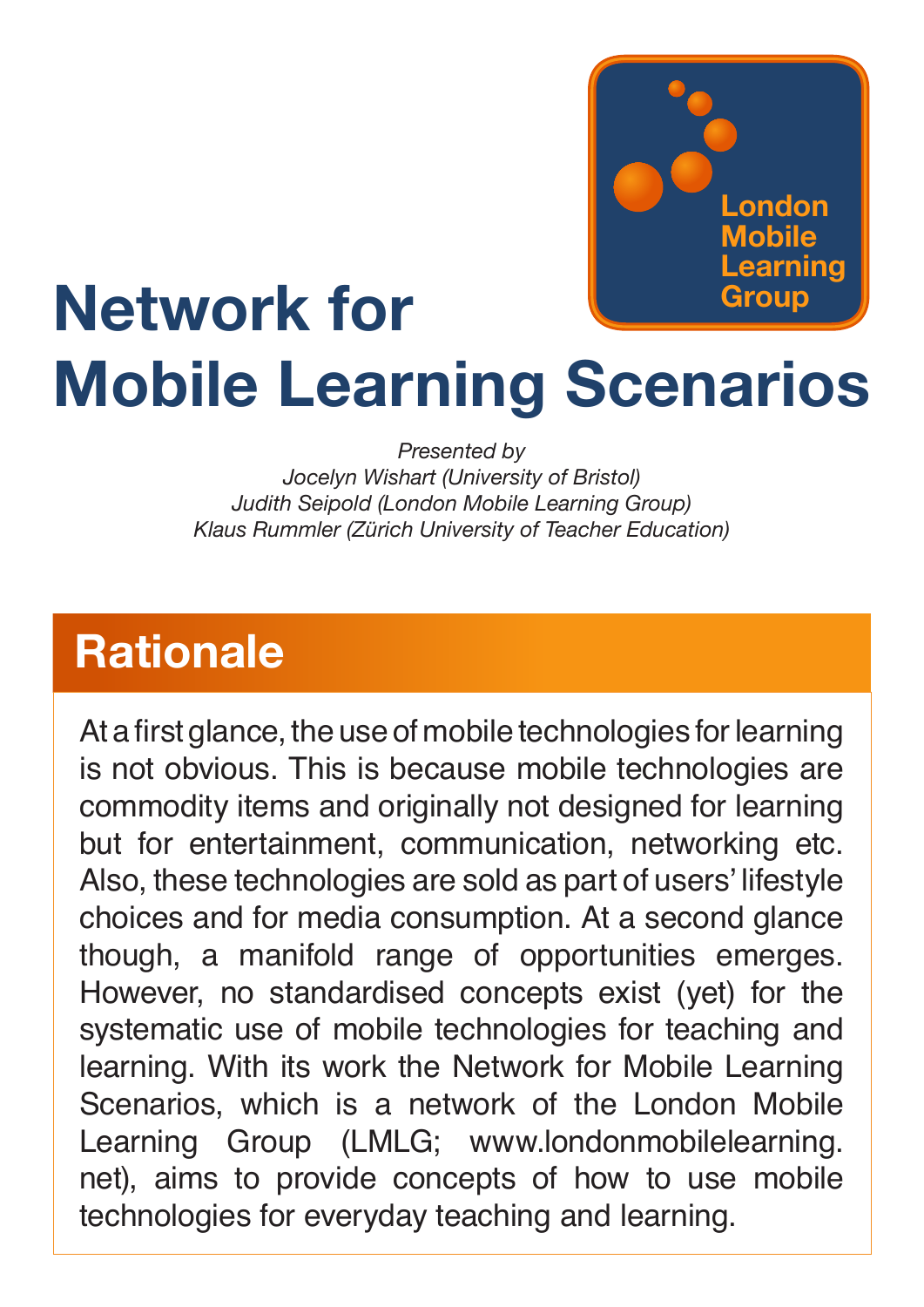# **Aim**

The aim of the network is to provide perspectives for the implementation of mobile technologies in teaching and learning contexts, be it formal or informal, during school or leisure time, at workplace or university, or in which place or time of the day ever, by providing "scenarios" for learning and teaching with mobile technologies. In contrast to large-scale projects scenarios can be understood as modular units which are replicable, scalable and transferable and apply to the use in specific learning. Part of the conceptual considerations of the network is a perspective of a cultural ecology which covers amongst others the everyday use of mobile technologies, different social contexts and milieus in which people are learning, as well as different demands of educational institutions and their policies. Target groups of the work of the network are both teachers and educational researchers.

### **Activities**

Network members meet on a regular basis. Current activity is the common design of a template that can be used by teachers to plan and describe Mobile Learning Scenarios in formal learning settings such as school, university, vocational education and training. Also, the template will be basis for the description of scenarios that will be made publicly available via http://scenarios.londonmobilelearning.net.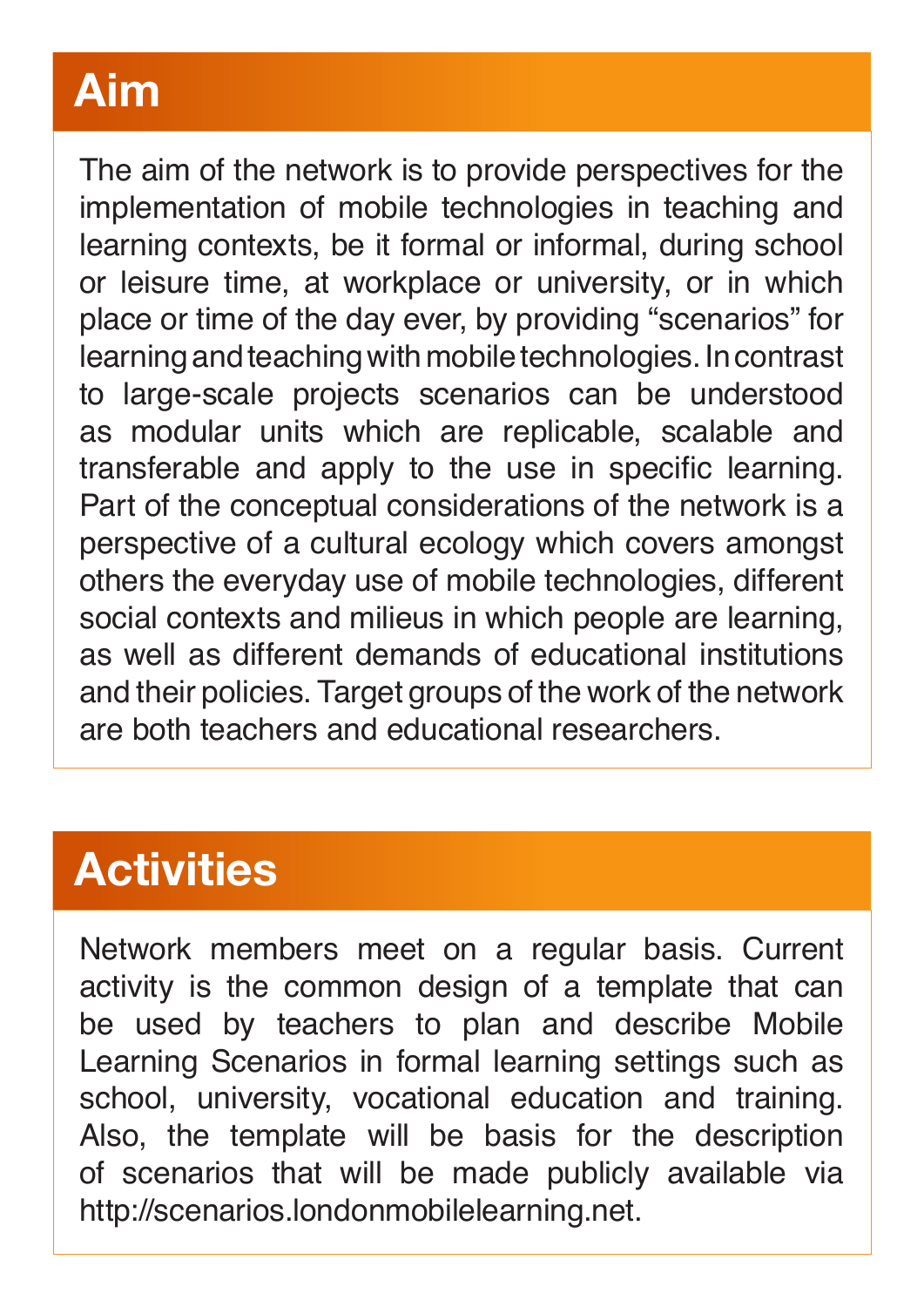## **Structure**

Besides designing mobile learning scenarios, the network aims to establish structures which allow for sharing of experiences with mobile learning. This will be realised by referring to the following activities and structures:

(a) The local hubs: Local hubs are distributed over the participating countries and organised locally. Part of the function of the hubs is the realisation of local activities as well as the organisation and chairing of network meetings. Current local hubs are at Augsburg, Bristol, Florence, Hull, Innsbruck, London, Ludwigshafen, Vienna, Zürich.

(b) Internal web based communication tool: A weblog (nfmls.londonmobilelearning.net) is used for communication amongst members related to the collaboration that is necessary to design scenarios, to write papers or to prepare common activities etc.

(c) Platforms for the presentation of projects: Dissemination of the scenarios will be made public in late 2014 / early 2015 via scenarios.londonmobilelearning.net as well as through other digital and paper based media.

(d) Initiator of this open network is the London Mobile Learning Group (LMLG). The network is open to any person interested in the aims of and eager to participate in the activities of the network. Members are organized via the local hubs and/or via working groups established around any of the projects of the network.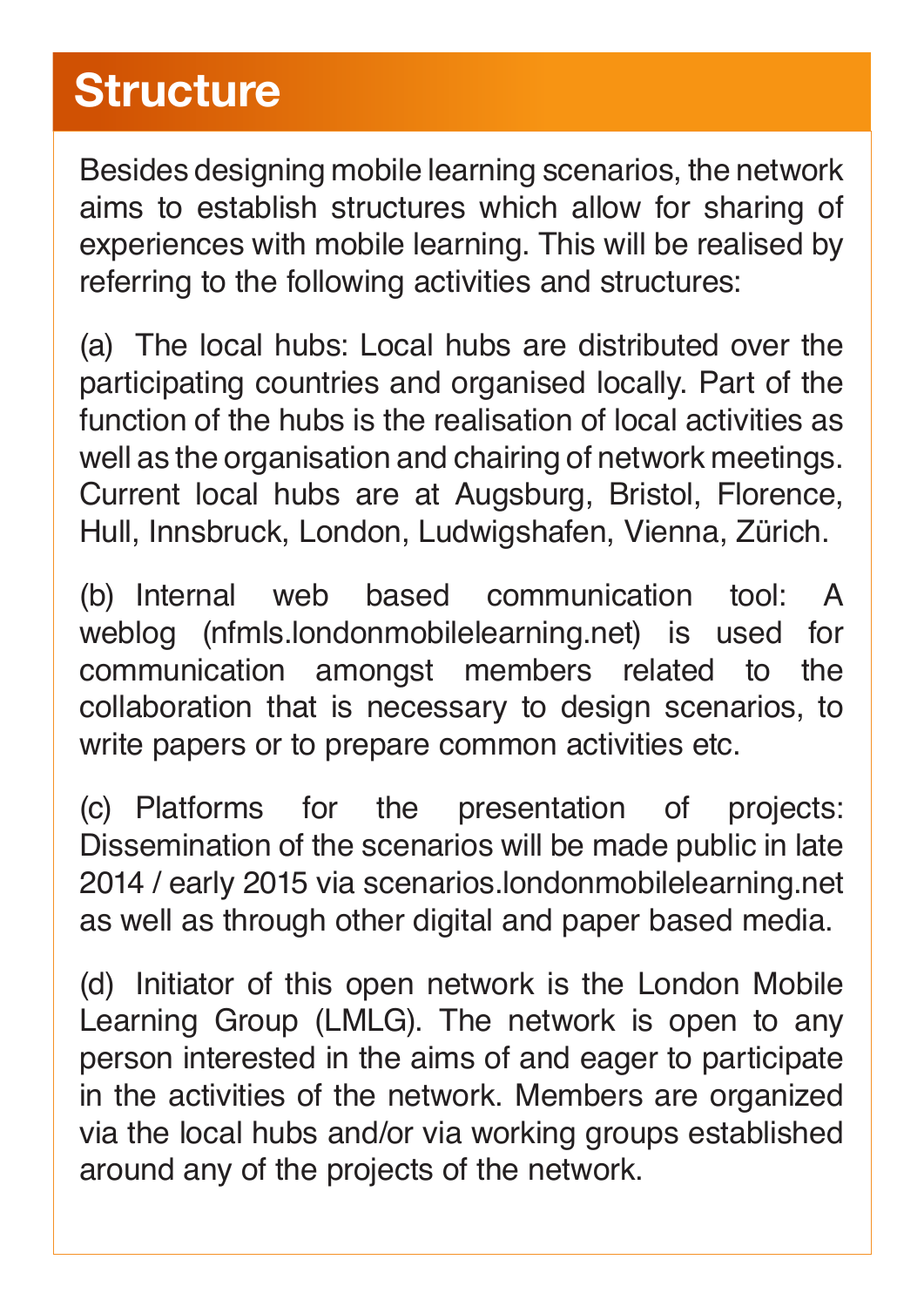#### **Recent outcomes**

- Ekanayake, Sakunthala Yatigammana, and Jocelyn Wishart. 2014. «Mobile phone images and video in science teaching and learning». Learning, Media and Technology 39 (2): 229–249. doi:10.1080/17439 884.2013.825628.
- Rummler, Klaus. 2014. «Foundations of Socio-Cultural Ecology: Consequences for Media Education and Mobile Learning in Schools.» MedienPädagogik 24 (10. July): 1–17. http://www.medienpaed. com/24/#rummler1407.
- Seipold, Judith. 2014. «Mobile Learning: Structures, Concepts and Practices of the British and German Mobile Learning Discussion from a Media Education Perspective.» MedienPädagogik 24 (15. Aug.): 30–52. http://www.medienpaed.com/24/#seipold1408.

### **Feedback on our work is very welcome**

# **Contact for more information**

judith.seipold@londonmobilelearning.net

Visit us at http://www.londonmobilelearning.net http://scenarios.londonmobilelearning.net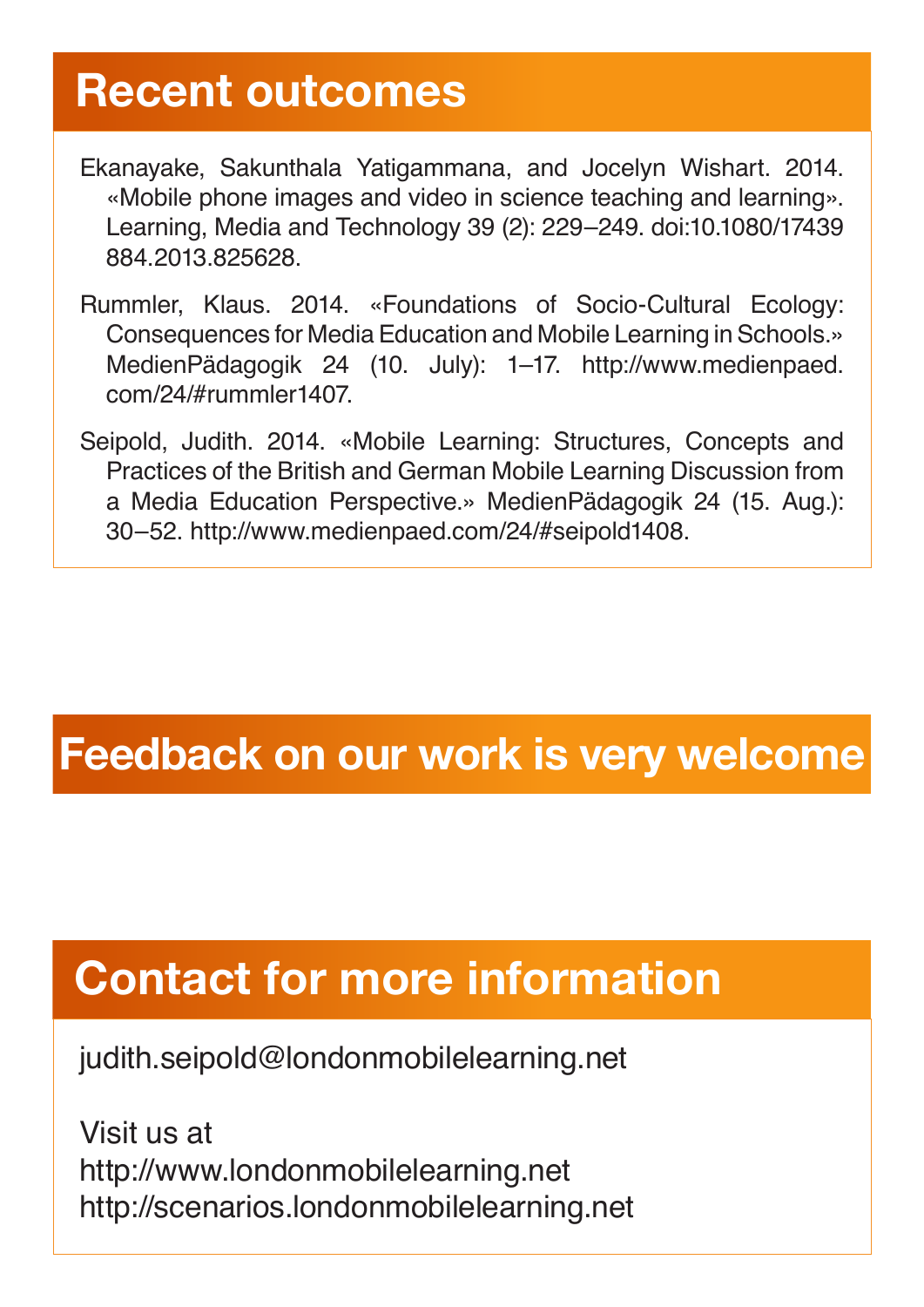# **Draft template for scenarios**

| Title:                                                             |                              |  | $\left[ < 10$ words]                                 |  |  |
|--------------------------------------------------------------------|------------------------------|--|------------------------------------------------------|--|--|
| Featured Image:                                                    |                              |  | [appears in headline of the scenario post]           |  |  |
| Level/Year of education:                                           |                              |  | [choose from list]                                   |  |  |
| School subject / course:                                           |                              |  | [enter text]                                         |  |  |
| Learning aims and objectives:                                      |                              |  |                                                      |  |  |
| Relation to the local or<br>national curriculum:                   |                              |  | [if available]                                       |  |  |
| Duration:                                                          |                              |  | [number of lessons / hours without preparation time] |  |  |
| <b>Working modes:</b>                                              |                              |  | [e.g. individual / group work]                       |  |  |
| Technology:                                                        | software, further equipment] |  | [e.g. mobile equipment used, hard- and               |  |  |
| Access to intranet/ internet via<br>WIFI or other mobile networks: |                              |  |                                                      |  |  |
| Costs for hardware,<br>[if so]<br>software, infrastructure:        |                              |  |                                                      |  |  |
| Keywords:                                                          |                              |  |                                                      |  |  |
| Year the scenario was realised in:                                 |                              |  |                                                      |  |  |